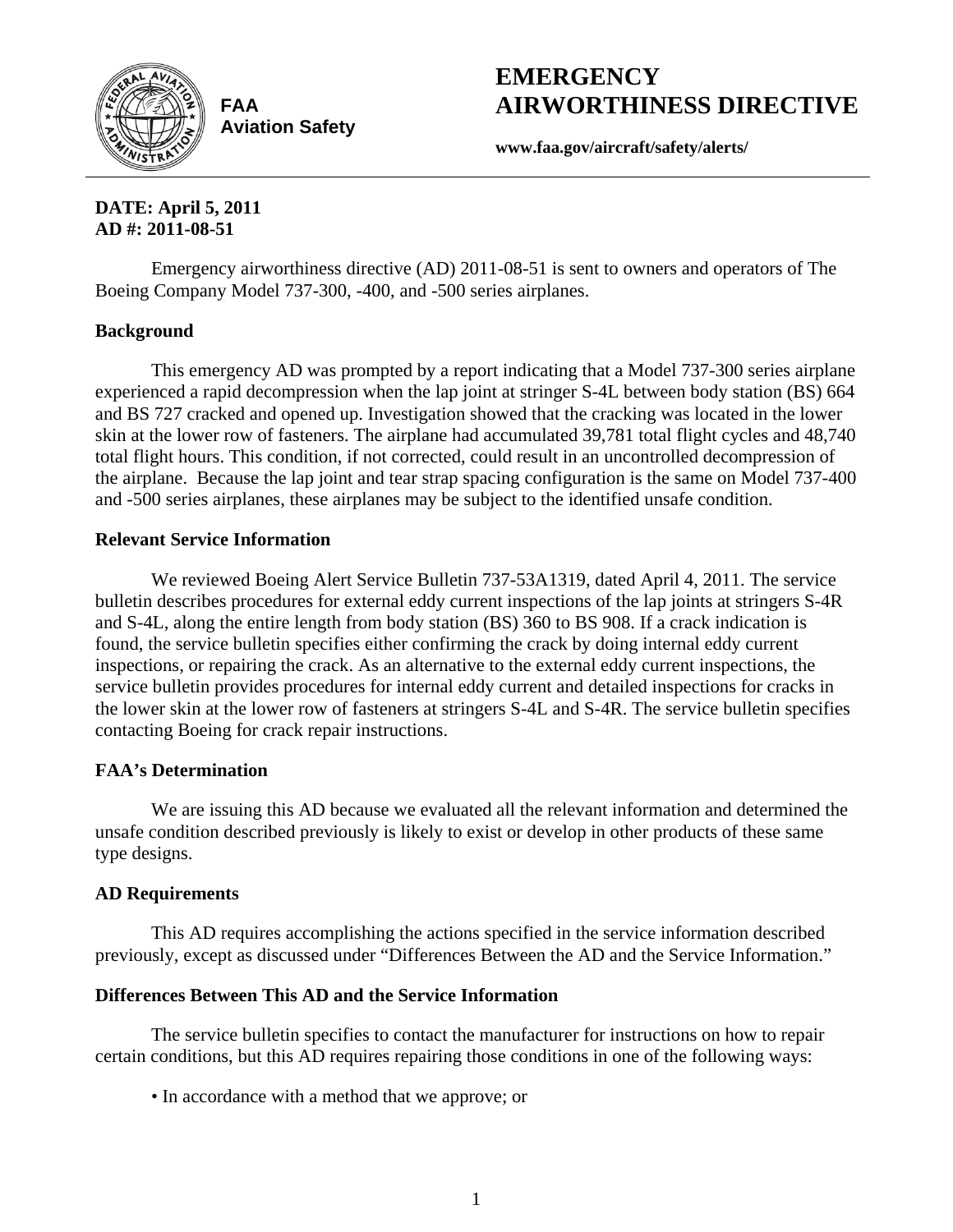• Using data that meet the certification basis of the airplane, and that have been approved by the Boeing Commercial Airplanes Organization Designation Authorization (ODA) whom we have authorized to make those findings.

#### **Authority for this Rulemaking**

Title 49 of the United States Code specifies the FAA's authority to issue rules on aviation safety. Subtitle I, Section 106, describes the authority of the FAA Administrator. Subtitle VII, Aviation Programs, describes in more detail the scope of the Agency's authority.

We are issuing this rulemaking under the authority described in Subtitle VII, Part A, Subpart III, Section 44701, "General requirements." Under that section, Congress charges the FAA with promoting safe flight of civil aircraft in air commerce by prescribing regulations for practices, methods, and procedures the Administrator finds necessary for safety in air commerce. This regulation is within the scope of that authority because it addresses an unsafe condition that is likely to exist or develop on products identified in this rulemaking action.

#### **Presentation of the Actual AD**

We are issuing this AD under 49 U.S.C. Section 44701 according to the authority delegated to me by the Administrator.

**2011-08-51 The Boeing Company**: Directorate Identifier 2011-NM-069-AD.

#### **Effective Date**

(a) This Emergency AD is effective upon receipt.

#### **Affected ADs**

(b) None.

#### **Applicability**

(c) This AD applies to The Boeing Company Model 737-300, -400, and -500 series airplanes, certificated in any category, as identified in Boeing Alert Service Bulletin 737-53A1319, dated April 4, 2011.

#### **Subject**

(d) Joint Aircraft System Component (JASC)/Air Transport Association (ATA) of America Code 53: Fuselage.

#### **Unsafe Condition**

(e) This AD was prompted by a report indicating that a Model 737-300 series airplane experienced a rapid decompression when the lap joint at stringer S-4L between body station (BS) 664 and BS 727 cracked and opened up due to cracking in the lower skin at the lower row of fasteners. We are issuing this AD to detect and correct such cracking, which could result in an uncontrolled decompression of the airplane.

#### **Compliance**

(f) Comply with this AD within the compliance times specified, unless already done.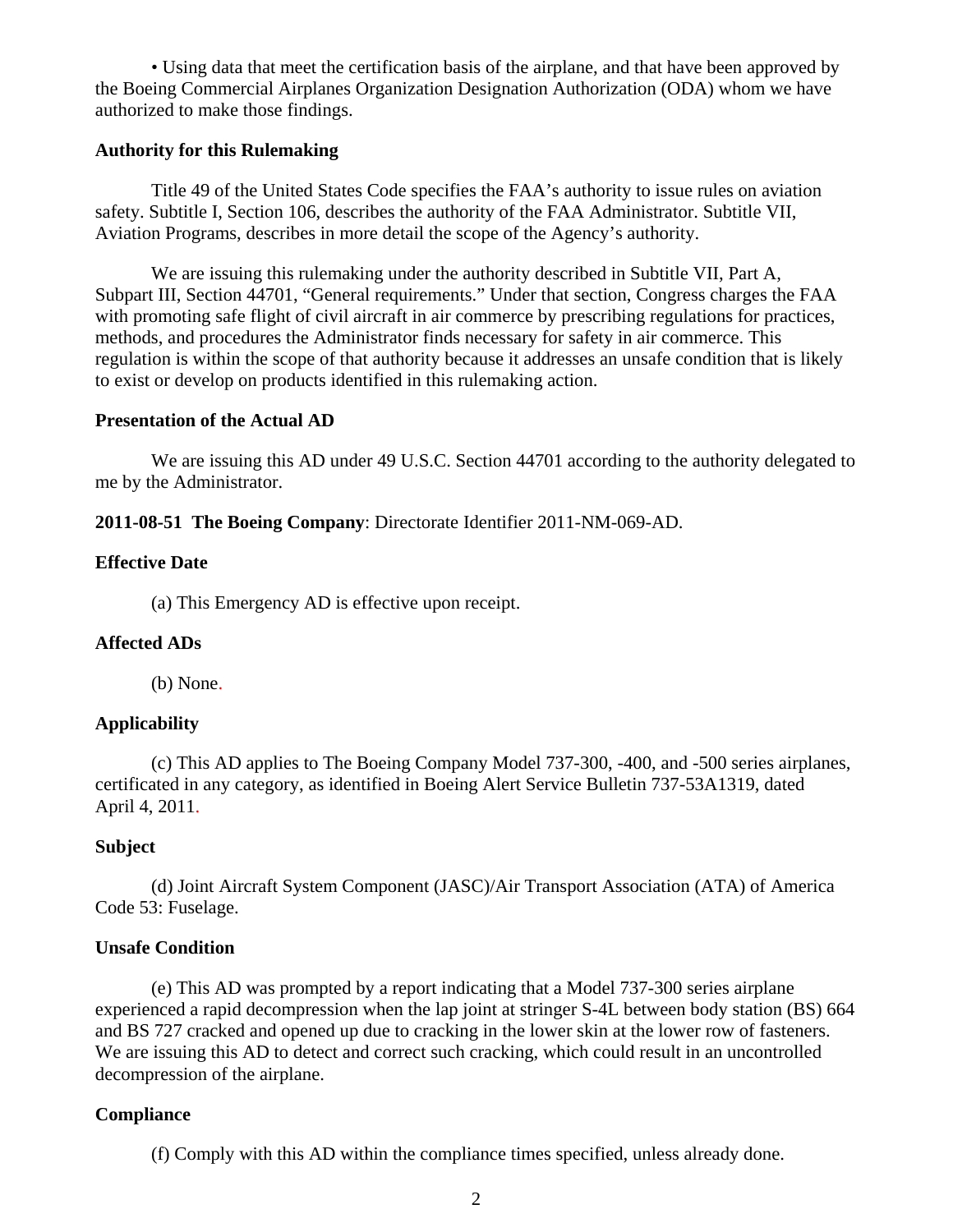#### **Inspections**

(g) At the applicable time specified in paragraph  $(g)(1)$ ,  $(g)(2)$ , or  $(g)(3)$  of this AD: Except as provided by paragraphs (h) and (i) of this AD, do external eddy current inspections of the lap joint at stringers S-4R and S-4L, along the entire length from body station (BS) 360 to BS 908, in accordance with the Accomplishment Instructions of Boeing Alert Service Bulletin 737-53A1319, dated April 4, 2011. If any crack indication is detected, before further flight, either confirm the crack indication by doing eddy current inspections from the interior of the fuselage in the lower skin at the lower row of fasteners at stringer S-4L and S-4R, in accordance with Boeing Alert Service Bulletin 737-53A1319, dated April 4, 2011, or repair in accordance with paragraph (j) of this AD.

 (1) For airplanes that have accumulated fewer than 30,000 total flight cycles as of receipt of this AD: Inspect before the accumulation of 30,000 total flight cycles, or within 20 days after receipt of this AD, whichever occurs later.

 (2) For airplanes that have accumulated 30,000 or more total flight cycles and fewer than 35,000 total flight cycles as of receipt of this AD: Inspect within 20 days after receipt of this AD.

 (3) For airplanes that have accumulated 35,000 total flight cycles or more as of receipt of this AD: Inspect within 5 days after receipt of this AD.

(h) For areas repaired with external doublers, paragraphs  $(h)(1)$  and  $(h)(2)$  of this AD apply.

 (1) If the repair meets the criteria specified in paragraphs 3.B.1.c.(1) and 3.B.1.c.(2) of Boeing Alert Service Bulletin 737-53A1319, dated April 4, 2011, no inspection of the lower skin at the lap joint lower fastener row is required under the doubler.

 (2) If the repair does not meet the criteria specified in paragraphs 3.B.1.c.(1) and 3.B.1.c.(2) of Boeing Alert Service Bulletin 737-53A1319, dated April 4, 2011, inspect the lower skin lap joint lower row internally in the area covered by the doubler, in accordance with Boeing Alert Service Bulletin 737-53A1319, dated April 4, 2011.

(i) The inspections required by paragraph (g) of this AD may alternatively be done by internal eddy current and detailed inspections for cracks in the lower skin at the lower row of fasteners at stringer S-4L and S-4R, along the entire length from BS 360 to BS 908, in accordance with the Accomplishment Instructions of Boeing Alert Service Bulletin 737-53A1319, dated April 4, 2011.

(j) If any crack is found during any inspection required by this AD: Before further flight, repair the crack using a method approved in accordance with the procedures specified in paragraph (l) of this AD.

 (k) Repeat the inspections specified in either paragraph (g) or (i) of this AD thereafter at intervals not to exceed 500 flight cycles. Either inspection method may be used at any repetitive inspection cycle.

#### **Alternative Methods of Compliance (AMOCs)**

(l)(1) The Manager, Seattle Aircraft Certification Office (ACO), FAA, has the authority to approve AMOCs for this AD, if requested using the procedures found in 14 CFR 39.19. In accordance with 14 CFR 39.19, send your request to your principal inspector or local Flight Standards District Office, as appropriate. If sending information directly to the manager of the ACO,